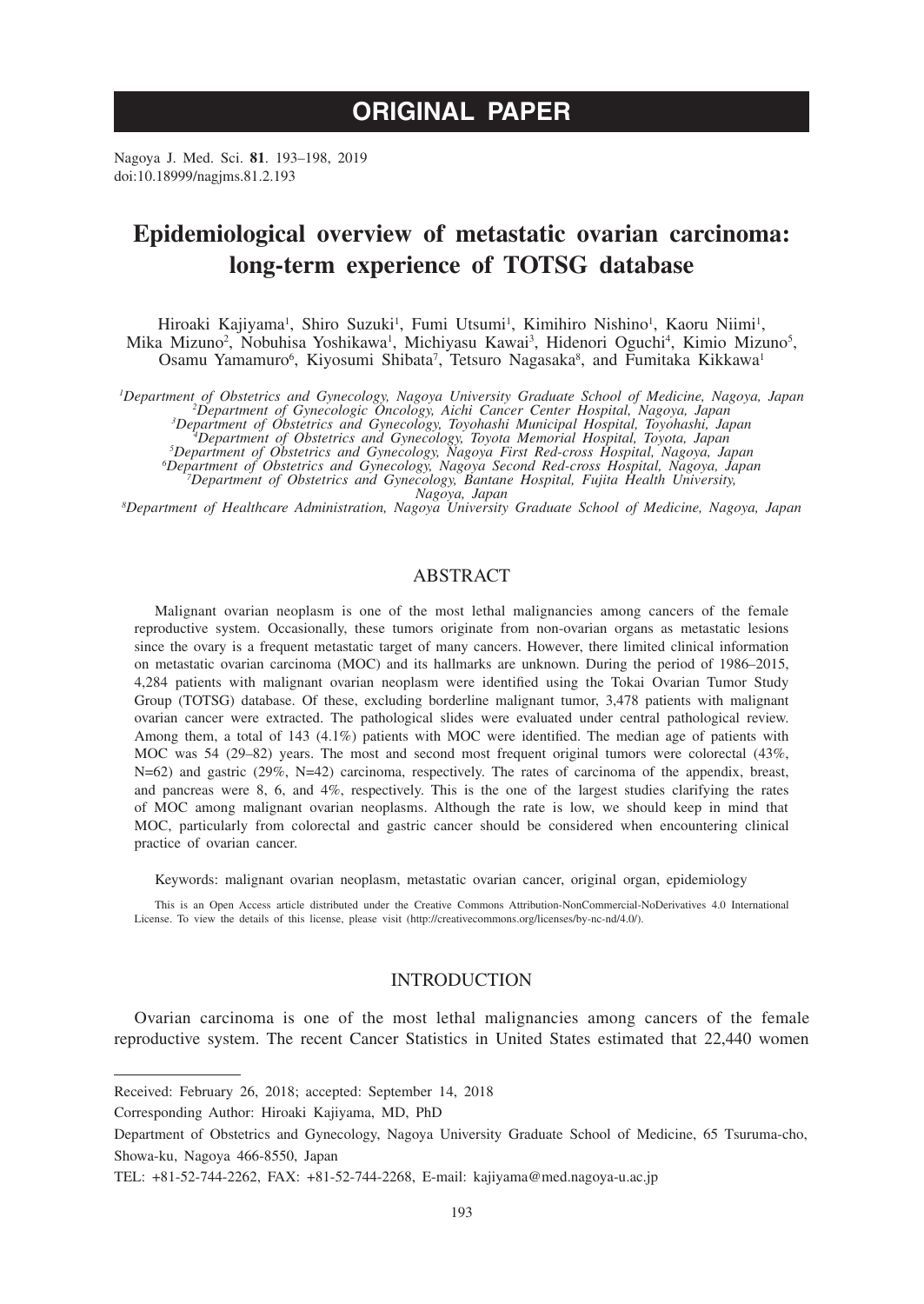Hiroaki Kajiyama et al

were newly diagnosed, and 14, 080 died of this tumor.<sup>1</sup> According to Japanese Cancer Registry and Statistics, the number of cases and mortality ratio were 9,804 and 4,758, respectively in 2016.2 In contrast to other gynecologic cancers such as cervical, endometrial, and vulvar cancer, this tumor frequently causes no apparent symptoms in the early stages.<sup>3</sup> However, an abdominal mass and/or fullness is a major symptom in women with disease as the tumor enlarges. Clinically, reflecting the fact that the ovary exists in the abdominal cavity, ovarian carcinoma can easily spread throughout the peritoneal cavity. Occasionally, these tumors originate from non-ovarian organs as metastatic lesions since ovary is a favorable site being metastasized for many cancers. However, there limited clinical information on metastatic ovarian carcinoma (MOC) and its hallmarks are unknown.

To evaluate the epidemiological hallmarks of patients with MOC, we conducted a retrospective study analyzing 4,284 patients with malignant ovarian neoplasm who were accumulated by the Tokai Ovarian Tumor Study Group (TOTSG), consisting of Nagoya University and 13 affiliated hospitals. To date, we have accumulated 143 patients with MOC in this investigation. In the current study, we overviewed and proposed the rates of MOC based on the central pathological system to promote appropriate therapeutic decisions for patients with ovarian carcinoma.

### MATERIALS AND METHODS

#### *Patient cohort*

During the period of 1986–2015, 4,284 patients with malignant ovarian neoplasm were registered and accumulated by the Tokai Ovarian Tumor Study Group (TOTSG), consisting of 14 collaborating institutions; Nagoya University Hospital, Aichi Cancer Center Hospital, Anjyo Kosei Hospital, Toyohashi Municipal Hospital, Toyota Memorial Hospital, Ogaki Municipal Hospital, Nagoya First Red-cross Hospital, Nagoya Second Red-cross Hospital, Nagoya Ekisaikai Hospital, Nagoya Memorial Hospital, Okazaki Municipal Hospital, Handa City Hospital, Komaki City Hospital, and Gifu Prefectural Tajimi Hospital. All histological slides were reviewed by two expert pathologists with no knowledge of the patients' clinical data under a central pathological review system. Data were collected from medical records and clinical follow-up visits. A total of 126 patients were excluded from this study due to having an unclassified histological type, a metastatic ovarian tumor that had originated from the uterus, or insufficient data. After excluding another 680 patients with borderline malignant tumors, 3,478 patients with malignant ovarian cancer were finally extracted (Fig.1). Furthermore, seven patients without sufficient information on the residual tumor were excluded. This study was approved by the ethics committee of Nagoya University. The histological cell types were assigned according to the criteria of the World Health Organization (WHO). Histological slides were reviewed by gynecologic pathologists under a central pathological review system with no knowledge of the patients' clinical data.

#### RESULTS

Of all 3,478 patients enrolled, the distribution of pathological types is shown in Fig.2. In total, 84.3% (N=2,932) of all patients had an epithelial ovarian carcinoma. Rates of those with a germ-cell tumor and sex cord stromal tumor were 6.8% (N=238) and 3.3% (N=115), respectively. The rates of patients with MOC excluding a uterine origin was  $4.1\%$  (N=143). Confining analysis to patients with MOC, the median age of patients was 54 (29–82) years. The age distribution is shown in Fig.3.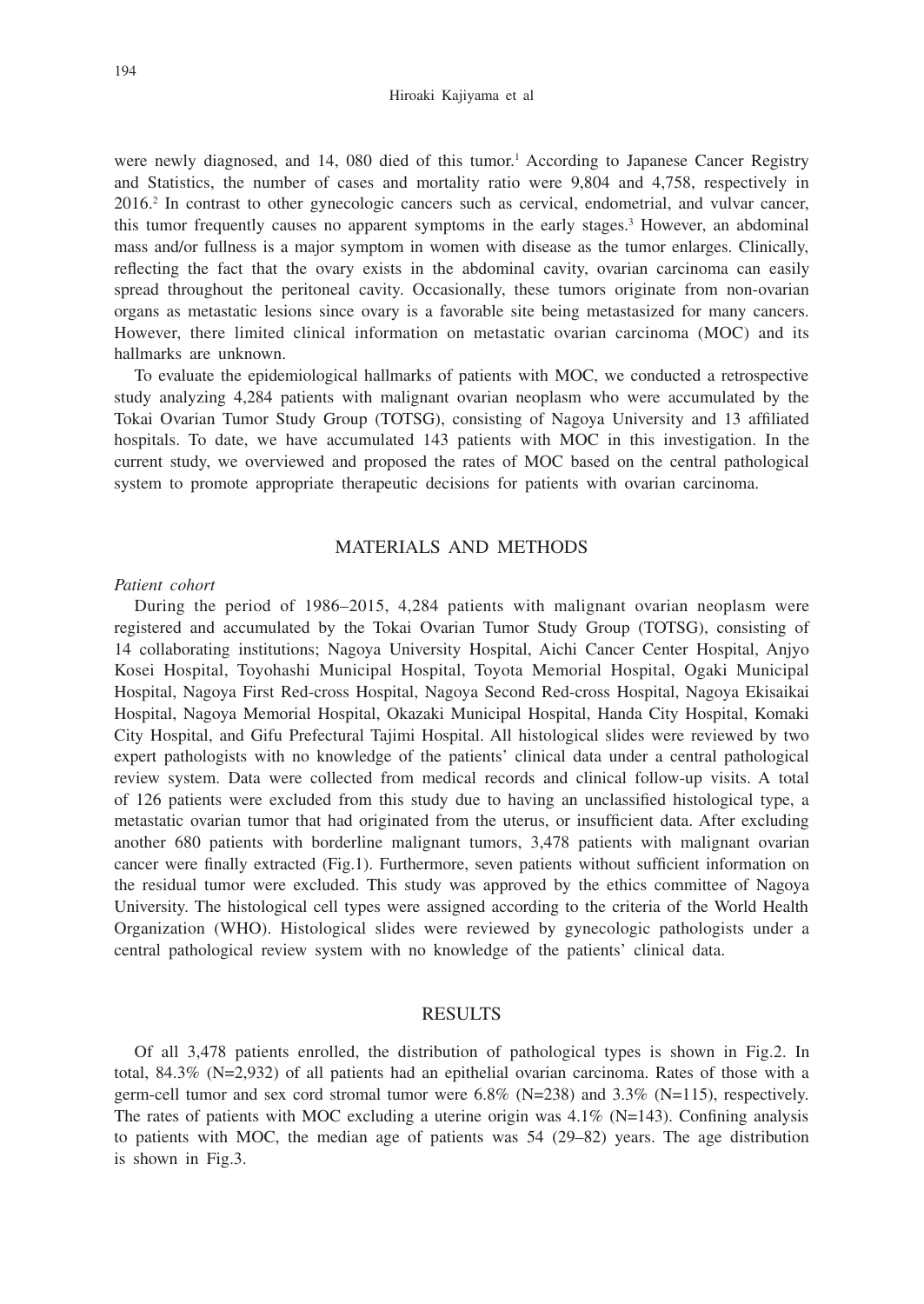

**Fig. 1** Flowchart of patient recruitment



**Fig. 2** The distribution of pathological types of all 3,478 patients with malignant ovarian carcinoma

As shown in Fig.4, the most and second frequent organs of original tumor were colorectal (43%, N=62) and gastric carcinoma (29%, N=42), respectively. The rates of carcinoma of the appendix, breast, and pancreas were 8, 6, and 4%, respectively.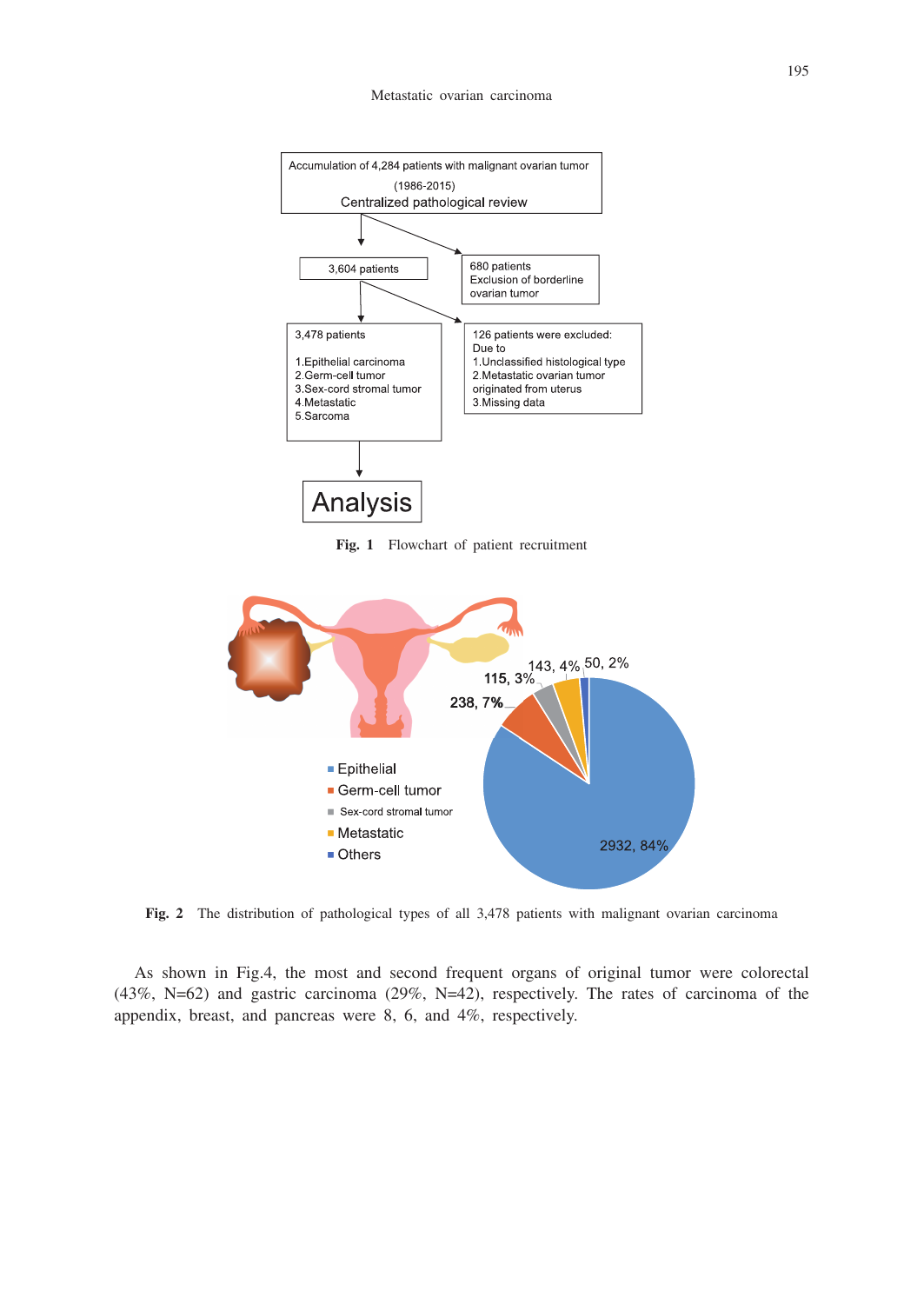Hiroaki Kajiyama et al



**Fig. 4** The original organs of 143 patients with MOC. The most and second frequent organs of original tumor were colorectal (43%, N=62) and gastric carcinoma (29%, N=42), respectively.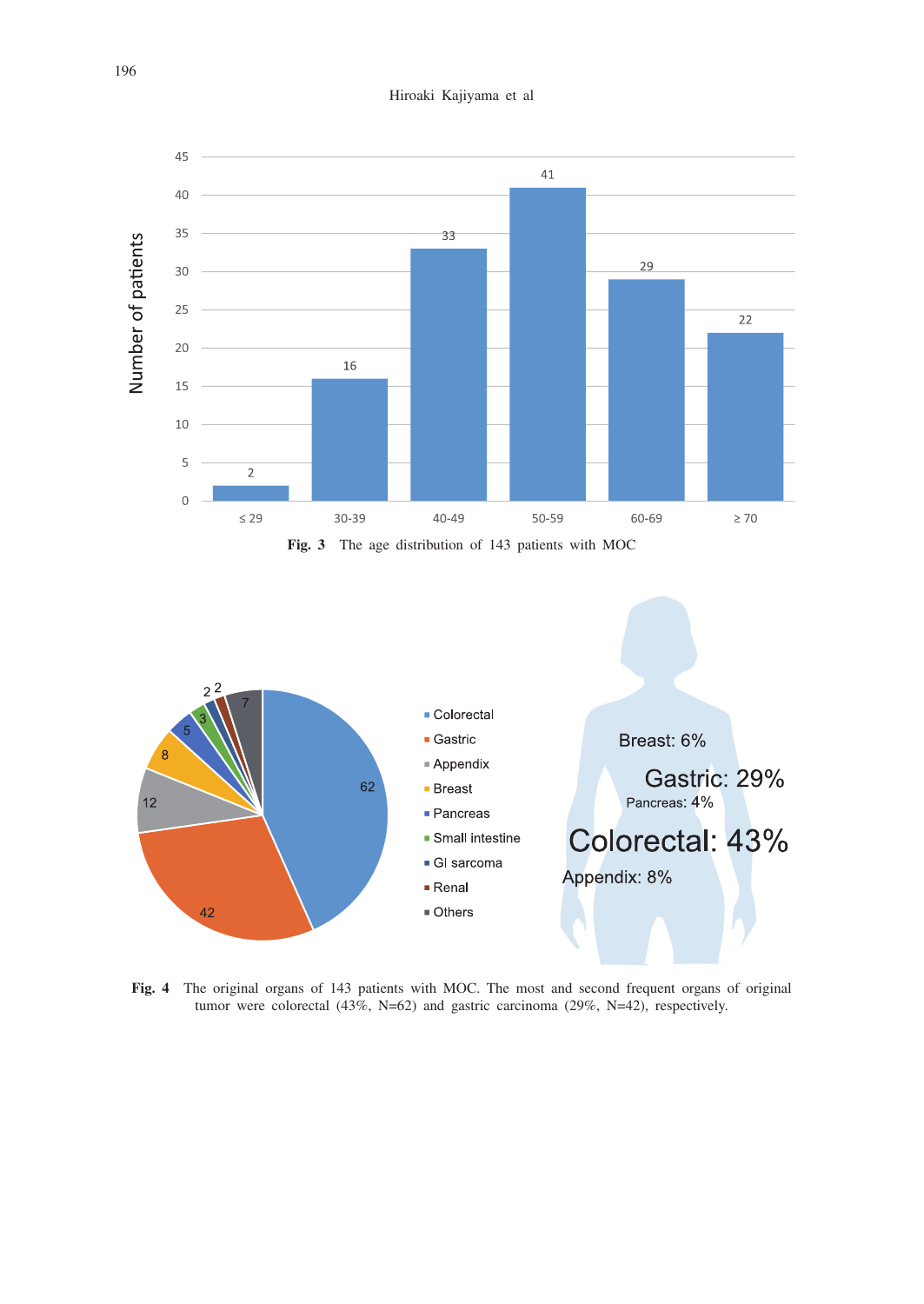#### DISCUSSION

The ovary is a relatively common metastatic target of other primary extra-ovarian malignancies, and physicians frequently encounter non-gynecologic ovarian carcinoma.

In the present study, we enrolled 3,478 patients with malignant ovarian carcinoma extracted from the TSTOG database, and demonstrated that the rates of MOC excluding cases with a uterine origin was 4.1% (143/3,478). To date, the accurate rate of MOC has remained unknown in Japan. To our knowledge, this is the one of the largest studies to specifically investigate the rate of MOC, in spite of the fact that the retrospective nature of the study could be a possible bias. According to prior studies, the rate of such malignancies ranged from  $17.8$  to  $30\%$ .<sup>46</sup> On the other hand, recent autopsy data showed that  $10.3\%$  (24/233) of patients who died from ovarian carcinoma were found to have ovarian metastases that were not primary but rather metastases from other primary tumors, including the colon  $(N=10)$ , pancreas  $(N=5)$ , stomach  $(N=2)$ , extrahepatic bile ducts  $(N=1)$ , cervix uterine cervix  $(N=3)$ , uterine corpus  $(N=1)$ , breast  $(N=1)$ , and kidney  $(N=1)$ .<sup>7</sup> The inconsistency in the rate was thought to be attributable to the relatively limited patient number and retrospective nature of the study. Taken together, in this investigation, we could present the accurate rate of MOC in Japan. Ultimately, an accurate diagnosis is crucial, facilitating appropriate therapy.

According to earlier studies, the colorectum and stomach were frequent sites of the original tumors.<sup>5,8</sup> In the current study, the primary site of the MOC was colorectal in 62 patients (43%), with 42 found in the stomach (29%), 12 in the appendix  $(8\%)$ , 8 in the breast (N=89), and 5 in the pancreas (4%). Our study is consistent with previous studies reporting that the most common MOC origin was the gastrointestinal tract. Consequently, the proportion of primary sites in our results may serve as a reference for Japanese patients.

In general, malignant ovarian neoplasms are heterogeneous tumors, consisting of various histologic types. Therefore, due to this heterogeneity, the hallmarks of the disease are complex and difficult to understand. Regarding the histologic features of epithelial ovarian cancer, there are four major pathological types: serous, mucinous, endometrioid, and clear-cell carcinoma.<sup>3</sup> As aforementioned, in the current study, the majority of our cases involved mucinous carcinoma from the gastrointestinal tract. Particularly, to discriminate primary and metastatic mucinous carcinomas is of marked clinical importance. Typical characteristics of primary mucinous carcinomas are as follows: 1) relatively large, unilateral tumors, 2) with multiple smooth capsules, 3) less frequently associated with extra-ovarian metastasis, 4) more commonly associated with precursor borderline tumors, and 5) more frequently displaying confluent glandular or expansile patterns of invasion. On the other hand, representative features of metastatic mucinous carcinomas of the ovary that distinguish them from primary tumors are as follows: 1) relatively smaller-sized tumor, 2) more frequently associated with bilateral ovarian involvement, and 3) an infiltrative pattern of stromal invasion.9 As well as microscopic features, immunohistochemical staining patterns of cytokeratins 7 and 20 (CK7/20) may be effective to discriminate primary ovarian cancer, derived from MOC from gastrointestinal tract tumors.<sup>10</sup> In the current work, permanent sections were reviewed by immunohistochemistry as much as possible. We consider it desirable to apply immunohistochemistry techniques to sections from all patients with mucinous carcinoma, because subsequent therapy should be appropriately conducted by an expert physician.

Our current work still includes several limitations due to its retrospective nature. In addition, previous studies showed that immunohistochemistry of CDX-2 (caudal related homeobox gene type2) and TTF-1 (thyroid transcription factor-1), as well as CK7/20 may be helpful diagnostic markers in making a distinction between the origin of primary and metastatic ovarian carcinoma.<sup>10-12</sup> However, the practice of immunohistochemical examination was optional in the